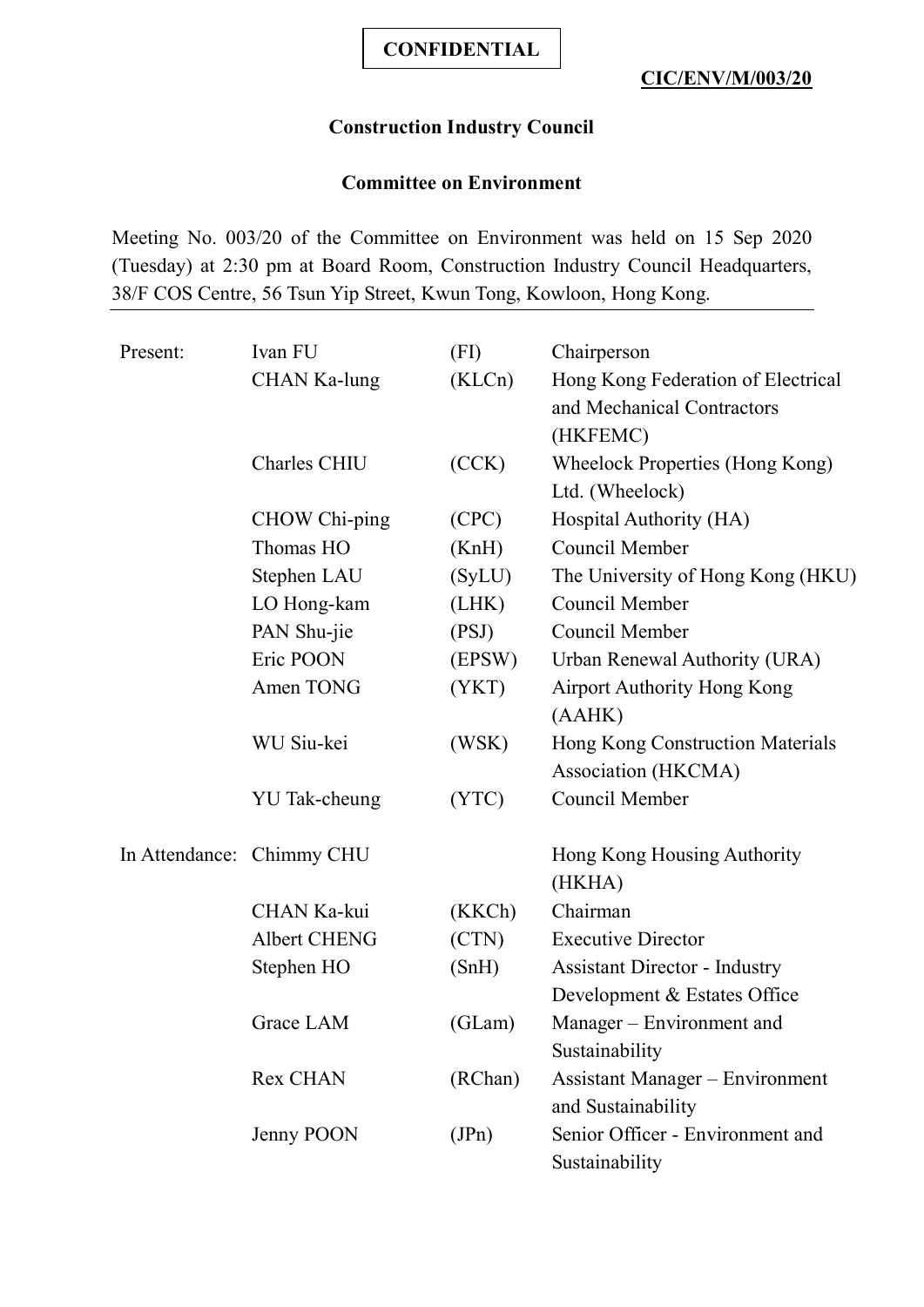## **CIC/ENV/M/003/20**

| Presenter: | Jonathan YAU      |       | Cundall Hong Kong Limited<br>(Cundall)           |
|------------|-------------------|-------|--------------------------------------------------|
|            | <b>Joy SONG</b>   |       | China Energy Conservation and                    |
|            |                   |       | <b>Environmental Protection Group</b><br>(CECEP) |
|            | Tracy Wong HARRIS |       |                                                  |
|            | Jorine TAM        |       | Hong Kong Quality Assurance                      |
|            |                   |       | Agency (HKQAA)                                   |
|            | Ivan HSIEH        |       | <b>HKQAA</b>                                     |
|            | <b>WKWONG</b>     |       | <b>HKQAA</b>                                     |
|            | Heidi HUI         |       | Hong Kong Green Building Council                 |
|            |                   |       | (HKGBC)                                          |
|            | <b>Ivy LEE</b>    |       | <b>HKGBC</b>                                     |
|            | Paul SAT          |       | <b>HKGBC</b>                                     |
|            | Benny CHOW        |       | <b>BEAM Society Limited (BSL)</b>                |
| Apologies: | Lisa POON         | (CsP) | MTR Corporation Ltd. (MTRC)                      |
|            | <b>WONG Ping</b>  | (PWG) | Hong Kong Construction Industry                  |
|            |                   |       | <b>Employees General Union</b><br>(HKCIEGU)      |
|            | Jacky WU          | (JW)  | Development Bureau (DEVB)                        |
|            | Stephen YIM       | (SnY) | <b>HKHA</b>                                      |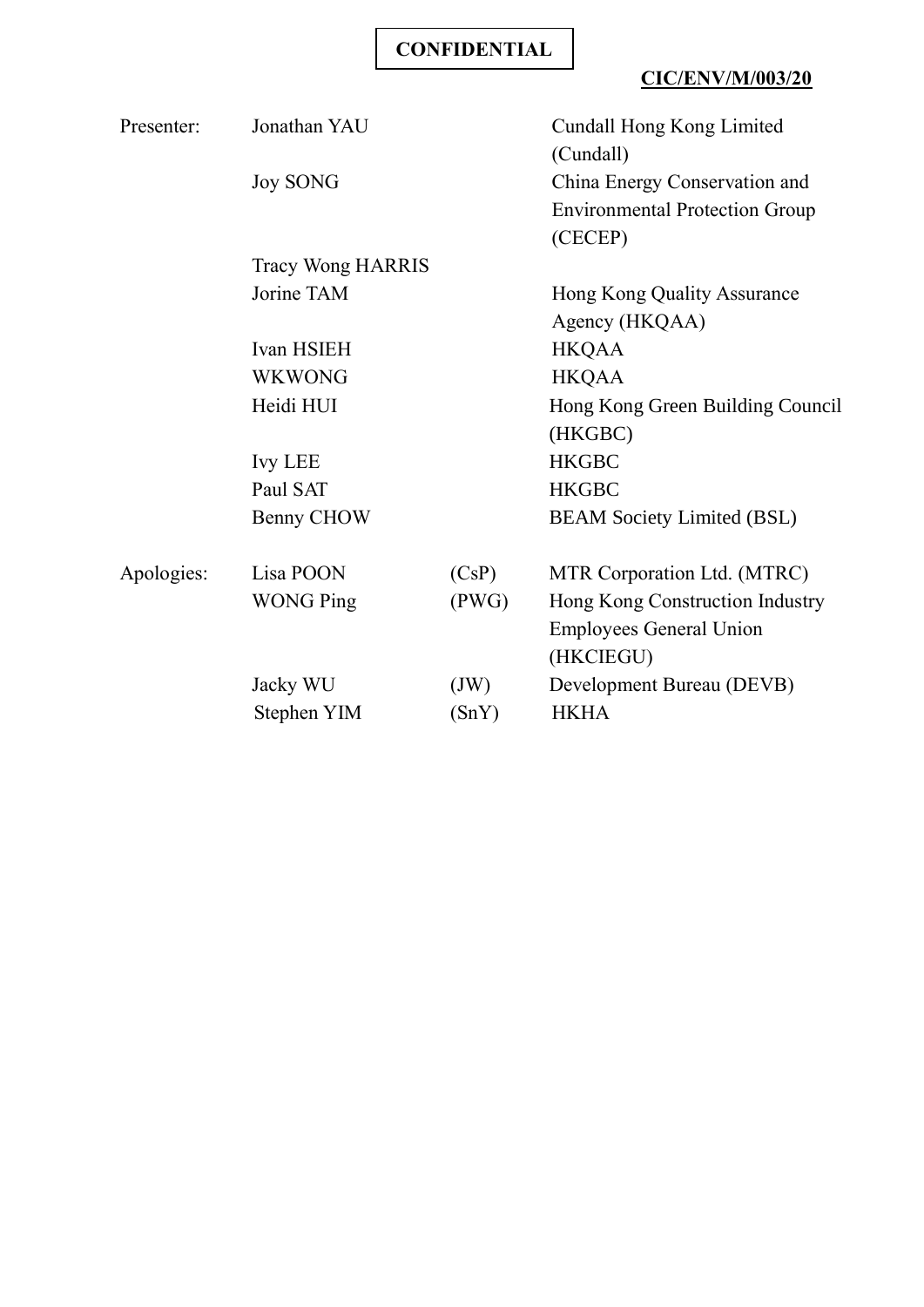#### **MINUTES**

**Action**

# 3.1 **Confirmation of the Minutes of the Com-ENV Meeting No. 002/20 held on 30 Jun 2020**

Members confirmed the Minutes CIC/ENV/M/002/20 of the last Com-ENV meeting held on Tuesday, 30 Jun 2020.

## 3.2 **Matters Arising from the Previous Meeting**

CIC Secretariat updated Members on the following matters:

Agenda Item 2.3 - Consultancy Services on Sustainable Construction Certification Scheme on Green Finance:

CIC Secretariat reported that Members approved the tender recommendation Paper CIC/ENV/P/009/20 on 29 Aug 2020. Cundall was appointed to provide consultancy services, which commenced on 4 Sep 2020. The 1st Working Group meeting was hold on 10 Sep 2020 to provide feedback on the inception report.

Agenda Item 2.4 - Progress Update of Consultancy Services on Development and Implementation of CIC Carbon Assessment Tool: CIC Secretariat reported that the letter of acceptance was issued to Cundall on 11 Sep 2020 and the project would commence in late Sep.

Agenda Item 2.5 - Progress Update of Consultancy Services on Development and Implementation of CIC Sustainable Construction Model and E-platform:

CIC Secretariat reported that the E-platform was circulated to Members on 24 Aug 2020. As there was no adverse comment received, the payment of Deliverable 4 for the E-platform would be made to HKQAA.

*(Three representatives of Cundall and CECEP joined the meeting at 2:40pm)*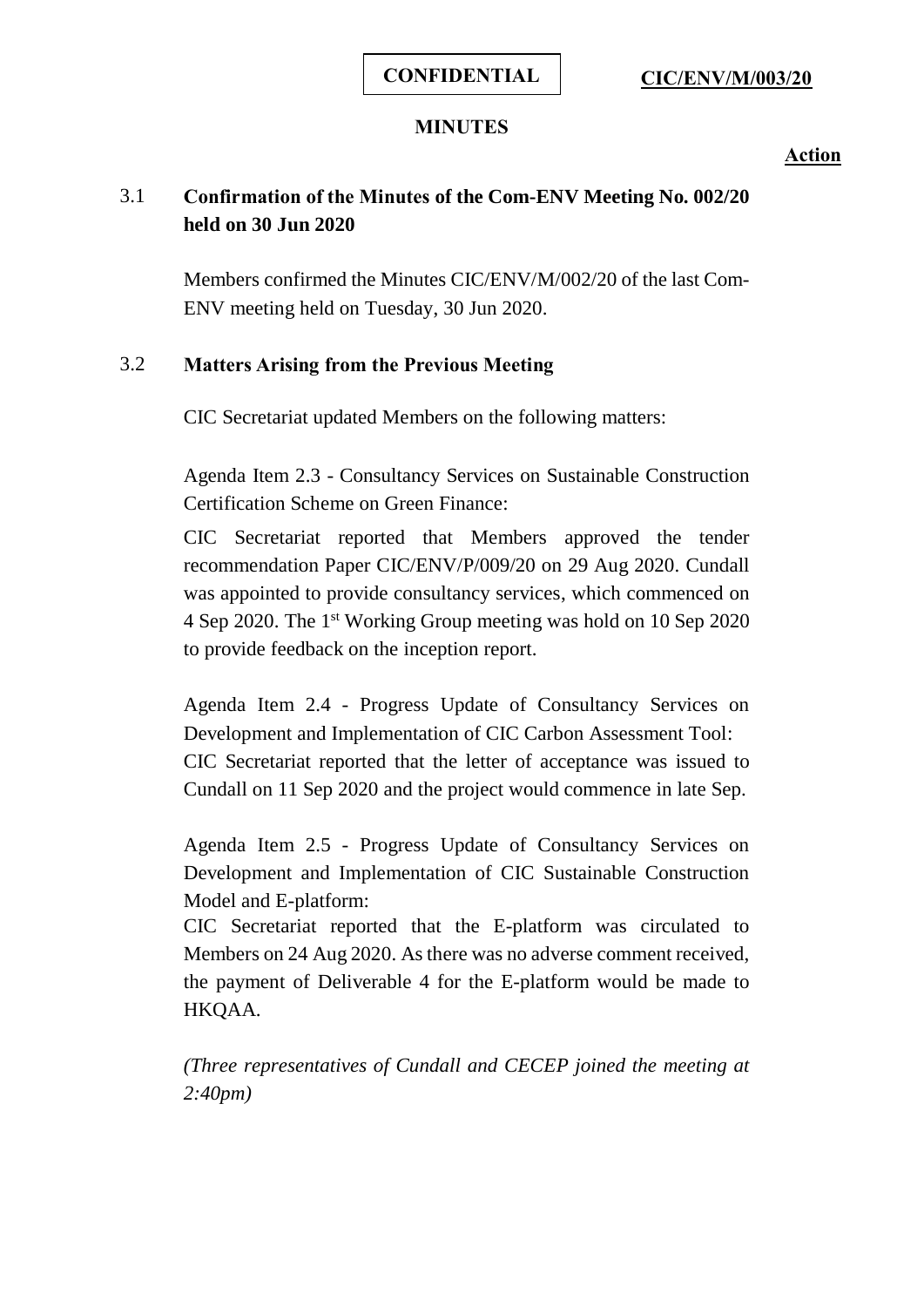#### **CIC/ENV/M/003/20**

#### **Action**

# 3.3 **Progress Update of Consultancy Services on Development and Implementation of Sustainable Construction Certification Scheme for Green Finance**

Members were briefed on highlights of the inception report, the comments from previously Working Group meeting and the work programme. Members reminded Cundall to benchmark local successful cases on green financing and engage more financial key players, including the relevant government departments, regulators and financial institutions.

Cundall

Members approved Paper CIC/ENV/P/010/20 and the highlights of the inception report. The inception report would be sent to the Working Group for endorsement.

*(After representatives of Cundall and CECEP left the meeting at 3:05pm, three representatives of HKQAA joined the meeting at 3:05pm.)*

# 3.4 **Final Report of Consultancy Services on Development and Implementation of CIC Sustainable Construction Model and Eplatform**

HKQAA reported the highlights of the final report, including the findings from stakeholder engagement and pilot programme.

Members approved Paper CIC/ENV/P/011/20 and the final report. HKQAA would target to launch the E-platform in Q4 2020 tentatively. The payment of the Final Report, i.e. Deliverable 5 in the Payment Schedule of the agreement, would be made to HKQAA. HKQAA

The Phase III Development of The Assessment Scheme under the agreement would not be commenced.

*(Representatives of HKQAA left the meeting at 3:28pm)*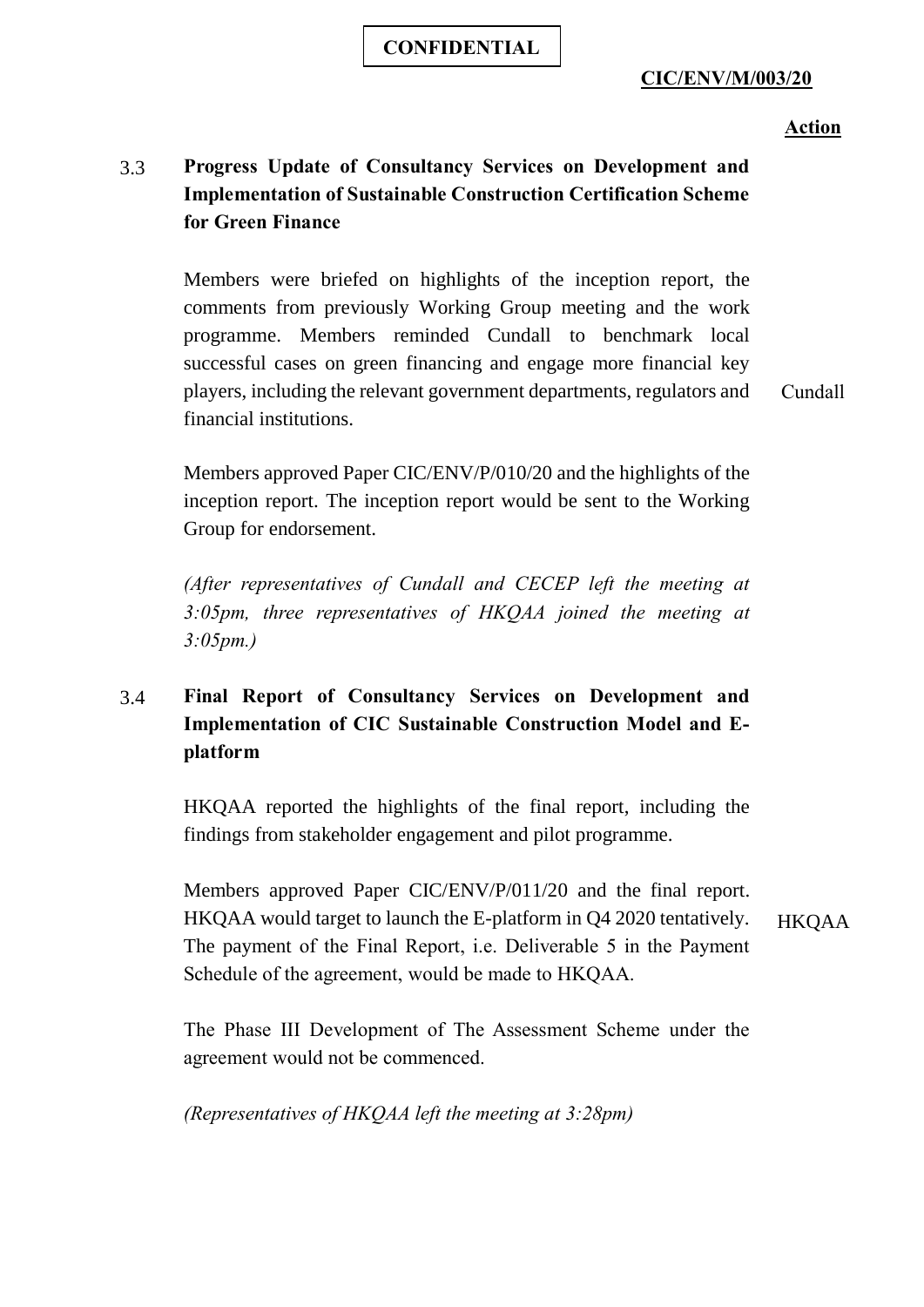#### **CIC/ENV/M/003/20**

#### **Action**

#### 3.5 **Progress Update of CIC Sustainable Construction Award 2020**

CIC Secretariat reported the promotion plan, assessment status and the event management on the Award Conference and Presentation Ceremony (Ceremony). In light of COVID-19 outbreak, CIC Secretariat would host the Ceremony as an online event on 13 Nov 2020. Members and their organisation would be invited to participate in the Ceremony. CIC Secretariat

*(Three representatives of HKGBC joined the meeting at 3:55pm)*

## 3.6 **Update from Hong Kong Green Building Council**

CIC Secretariat reported the tentative rundown of World Sustainable Built Environment Conference 2020 (WSBE). Members agreed to invite Sanfield-Gammon Construction JV Company Limited to present its project, "The Sai Sha Road Widening Works in Sai Kung", in the Hong Kong Session of WSBE.

The HKGBC representatives updated the status of CIC-funded projects, including CIC Green Product Certification.

*(After representatives of HKGBC left the meeting at 4:15pm, one representative of BSL joined the meeting at 4:20pm)*

## 3.7 **Update from BEAM Society Ltd**

The BSL representative updated the status at the transitional arrangement of BEAM Plus New Buildings v2.0 and the major functions of iBEAM automatic submission system.

*(CCK, LHK and YKT left the meeting at 4:30pm and representative of BSL left the meeting at 4:32pm)*

## 3.8 **Tentative Meeting Schedule for Year 2021**

Members noted the tentative meeting schedule for Year 2021.

All to note